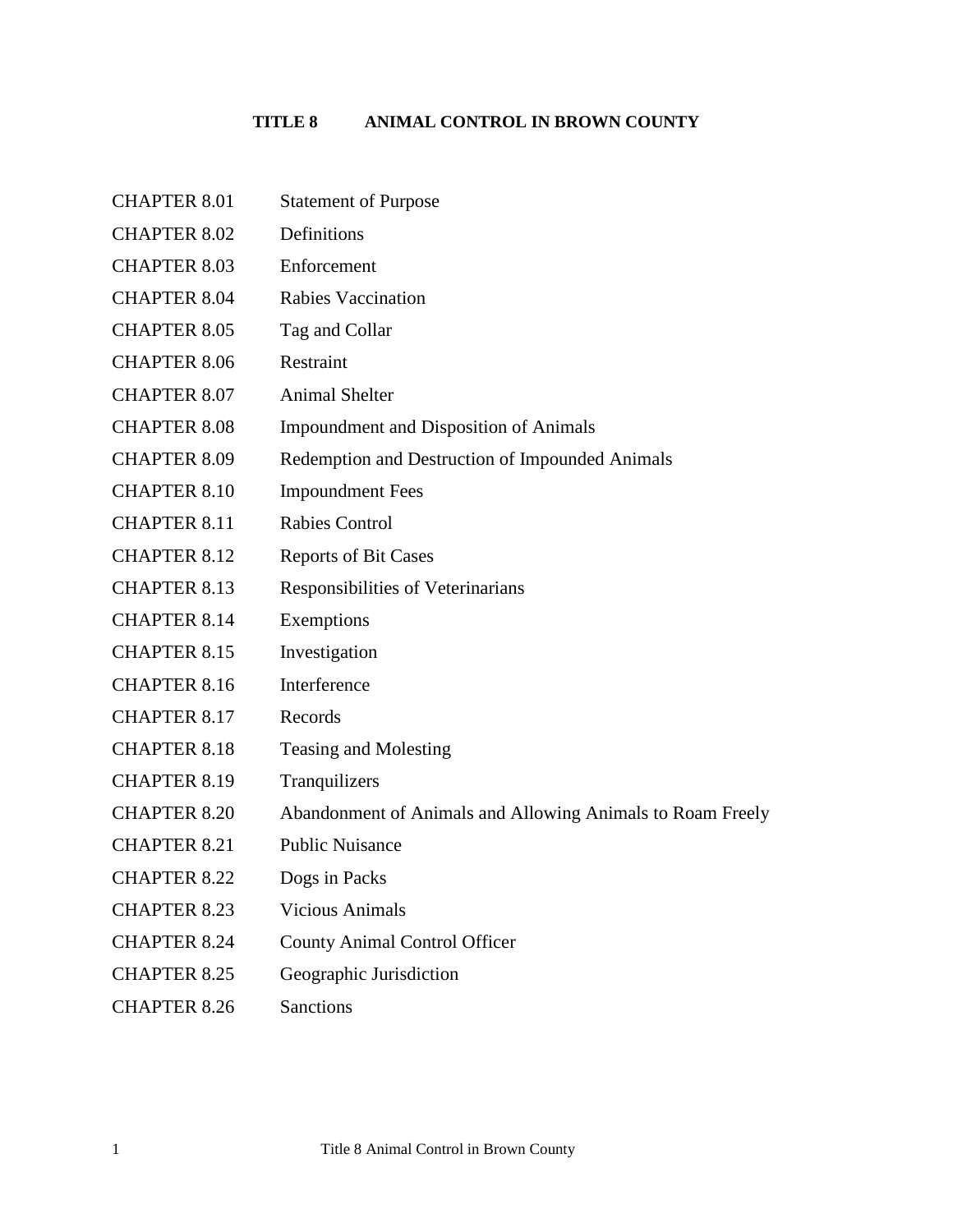## <span id="page-1-0"></span>**CHAPTER 8.01 STATEMENT OF PURPOSE**

8.0101 For the purpose of controlling animals and protecting the public in those areas located within Brown County, the following Animal Control Ordinance is hereby adopted.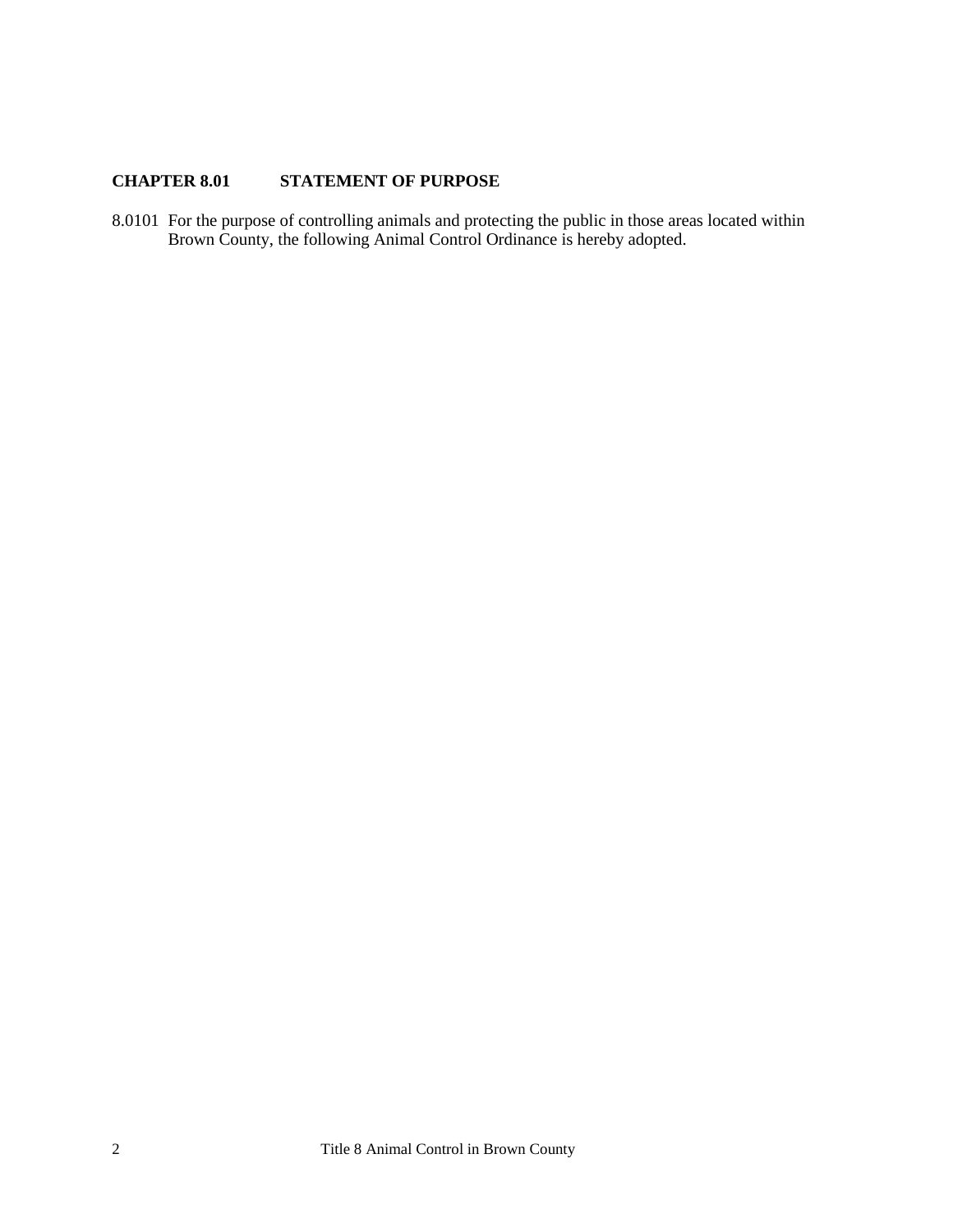### <span id="page-2-0"></span>**CHAPTER 8.02 DEFINITIONS**

8.0201 For the purpose of this Title, certain terms or words used herein shall be interpreted as follows:

Animal Control Officer: The patrol officer with police authority, whose duty it is to apprehend animals throughout his jurisdiction within the County whose owners are in violation of this ordinance. He responds to complaints about violations and delivers the animals to the Animal Shelter. The Brown County Sheriff shall act as Animal Control Officer jointly with the Control Officer of this ordinance.

Animal Shelter: Any premises designated by action of the County for the purpose of impounding and caring for all animals found running at large in violation of this ordinance.

At Large: Any dog or other domesticated animal shall be deemed to be at large when it is off the property of its owner and not under control of a competent person.

Control Officer: The owner and/or operator of the Animal Shelter as hereinafter provided, who is a contractor with the County for sheltering and destroying animals. The Brown County Sheriff's Office is charged with the overall enforcement of this ordinance. The owner/operator shall follow this ordinance and any treatment or legal orders of the Sheriff or his Designee to provide destruction of the animals being handled. He exercises supervision and control over the animal delivered to the shelter by the Sheriff or Designee.

Domesticated Animals: Any animal shall be deemed domesticated when it is maintained/kept for purposes of pleasure or potential profit or if individual ownership is otherwise asserted.

Exposed to Rabies: A dog has been exposed to rabies within the meaning of this ordinance, if it has been bitten by or been exposed to any animal known to be or suspected of being infected with rabies.

Kennel: Any person, group of persons, or corporation engaged in the commercial business of breeding, buying, selling, or boarding dogs.

Owner: Any person, group of persons, or corporation owning, keeping, or harboring a dog.

Restraint: A dog is under restraint within the meaning of this ordinance if he is controlled by a leash, at "heel" beside a competent person and obedient to that person's commands, on or within a vehicle being driven or parked on the streets, or within the property limits of its owner or keeper.

Spayed Female: Any bitch, which has undergone surgery to prevent conception, whose owner can provide suitable proof of such surgery.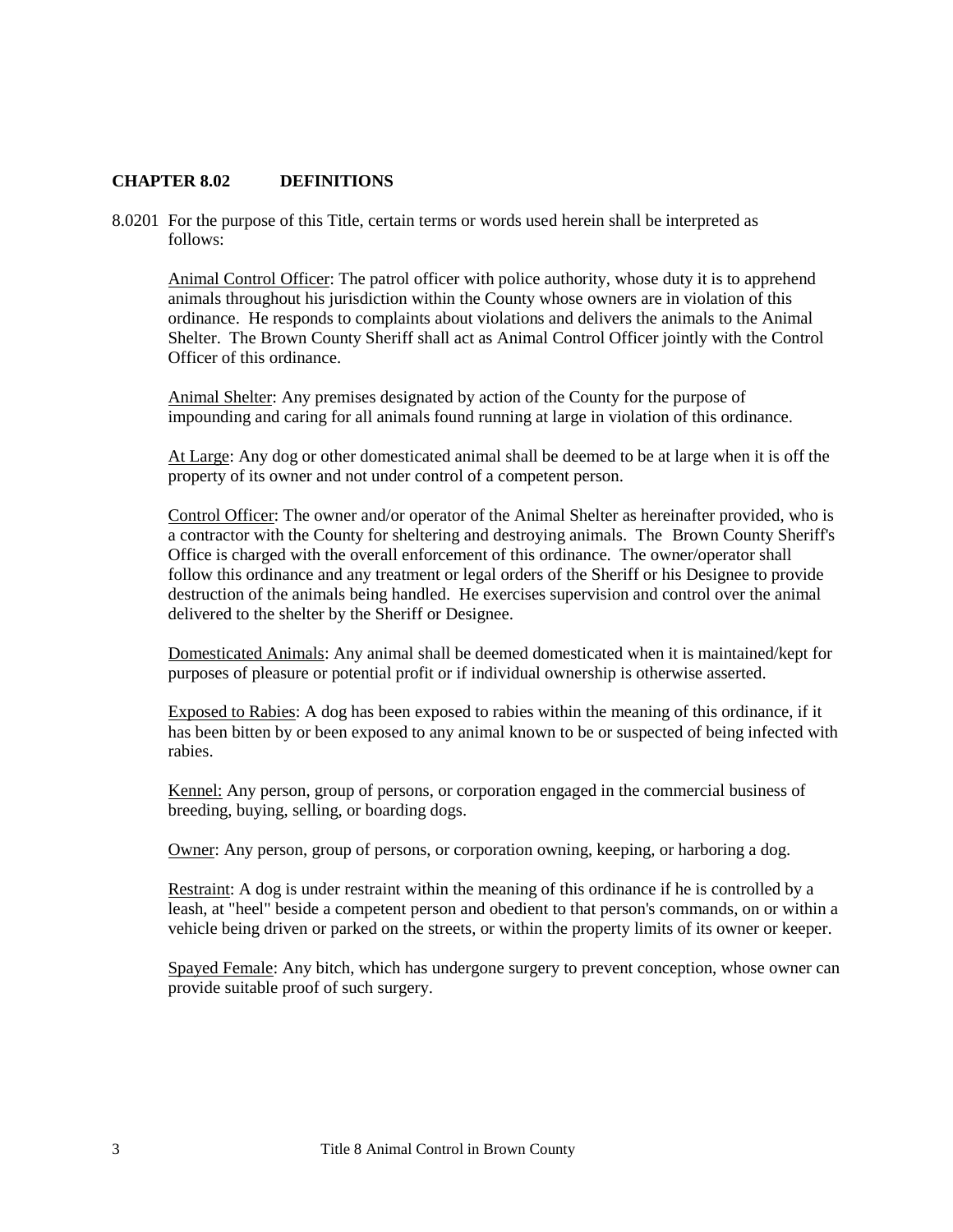## <span id="page-3-0"></span>**CHAPTER 8.03 ENFORCEMENT**

8.0301 Enforcement. The provisions of this ordinance shall be enforced by the Brown County Sheriff's Office, the Brown County States Attorney's Office or the Animal Control Officer, who shall be supervised in the performance of their duties by the Brown County Sheriff.

No person shall hinder, delay or obstruct any animal control officer, his/her assistant, or any law enforcement officer when such officer is engaged in performance of an official duty.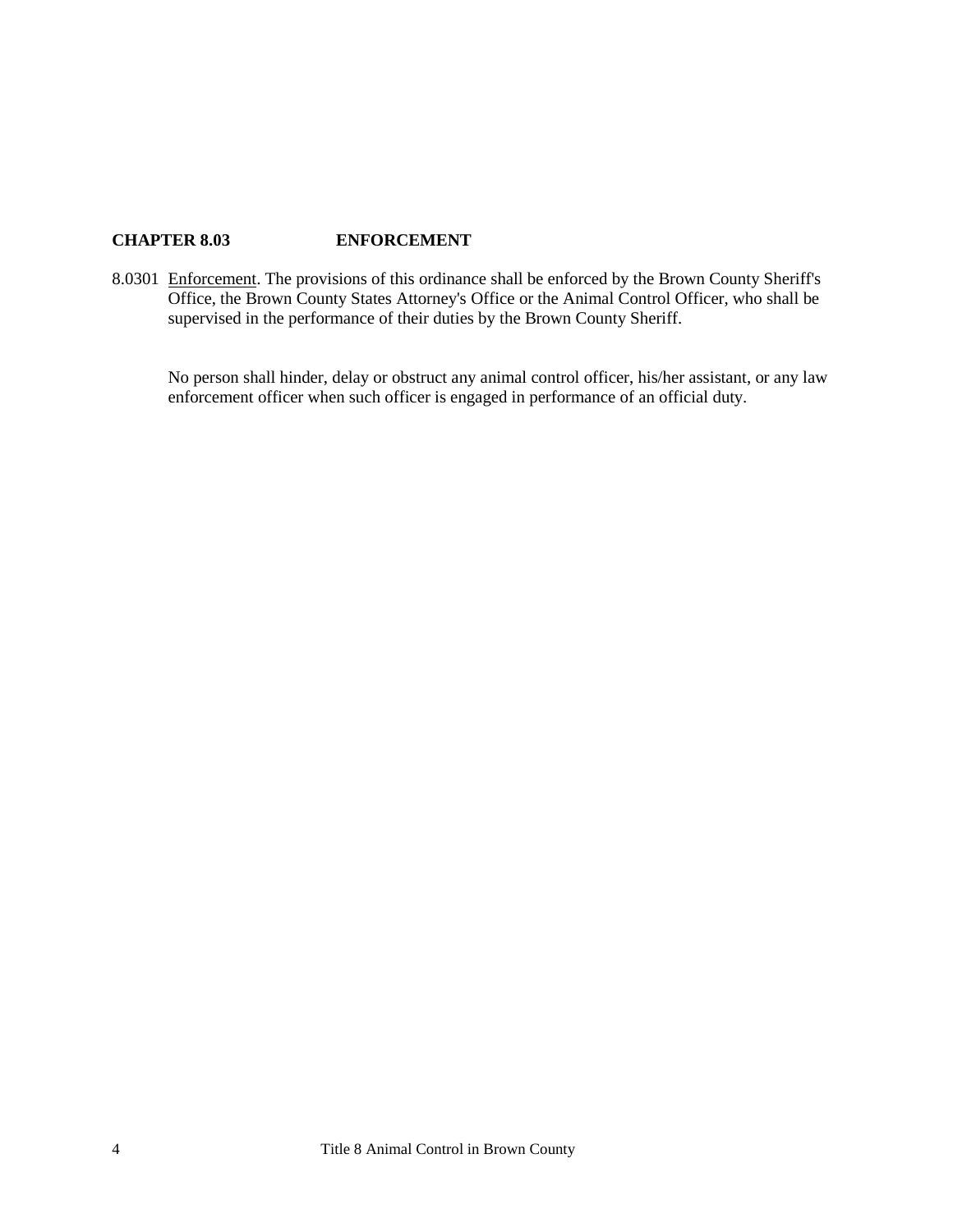#### <span id="page-4-0"></span>**CHAPTER 8.04 RABIES VACCINATIONS**

8.0401 The owner of each dog shall have proof that the dog has been vaccinated for rabies and shall have a tag attached to a suitable collar with date/year that applies.

The owner will also provide proof that the Rabies Vaccinations are kept current within guidelines established by Veterinarian.

If a dog is with the owner hunting or working farm animals, the collars may be removed. But, if asked by proper authorities, the owner shall show proof of rabies vaccination.

Failure to comply with the provisions of this section may result in charges being filed.

- 8.0402 In the event that a Rabies tag issued by a dog shall be lost, the owner shall obtain a duplicate tag.
- 8.0403 No person shall use for any dog, a Rabies tag or evidence of vaccination for Rabies, issued for any other dog.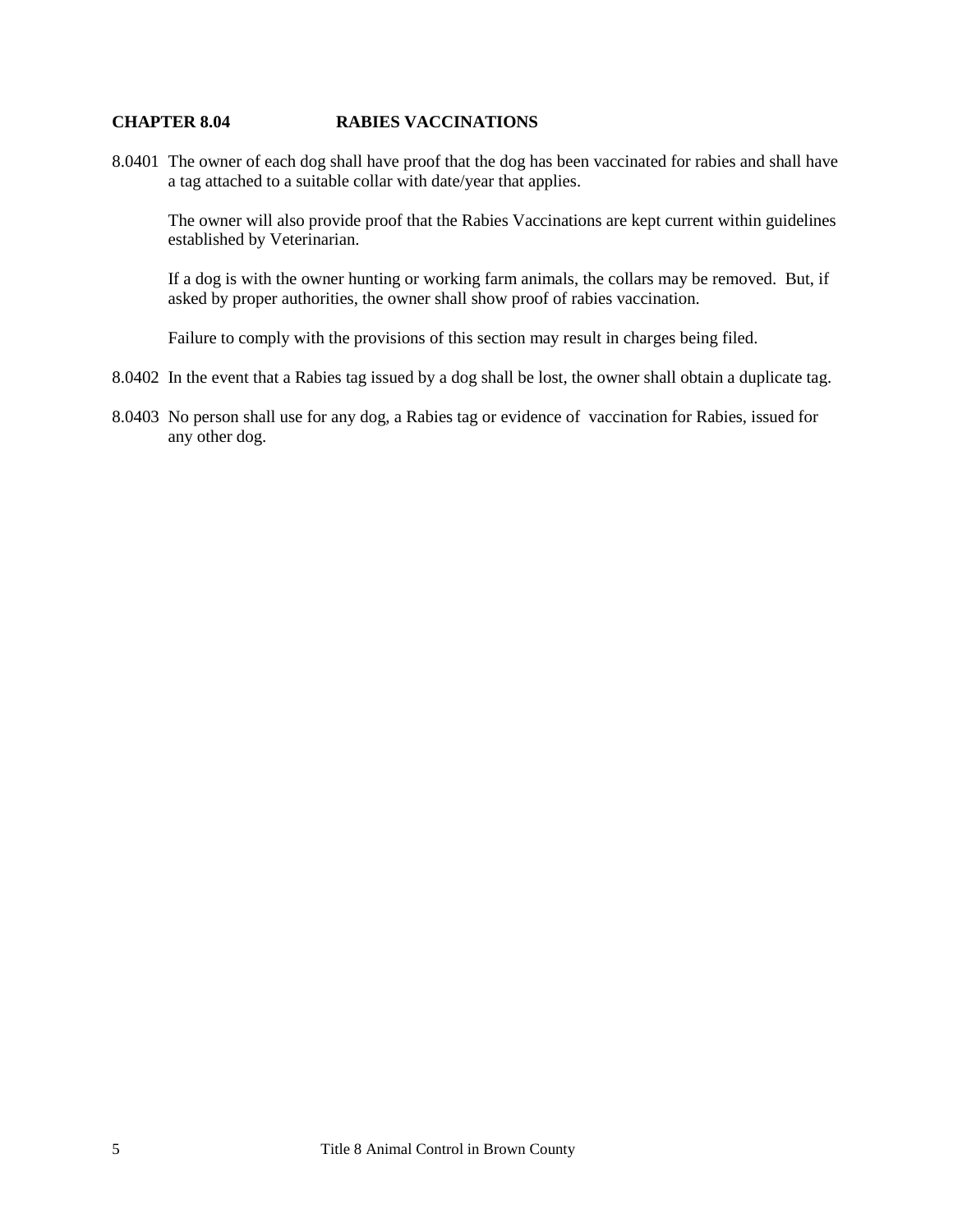## <span id="page-5-0"></span>**CHAPTER 8.05 TAG AND COLLAR**

8.0501 The Rabies tag shall be stamped with the number and the year for which issued. Every dog shall at all times wear a choke chain, collar, or harness to which is attached its Rabies tag unless actively engaged in hunting with its owner, or is a working farm animal.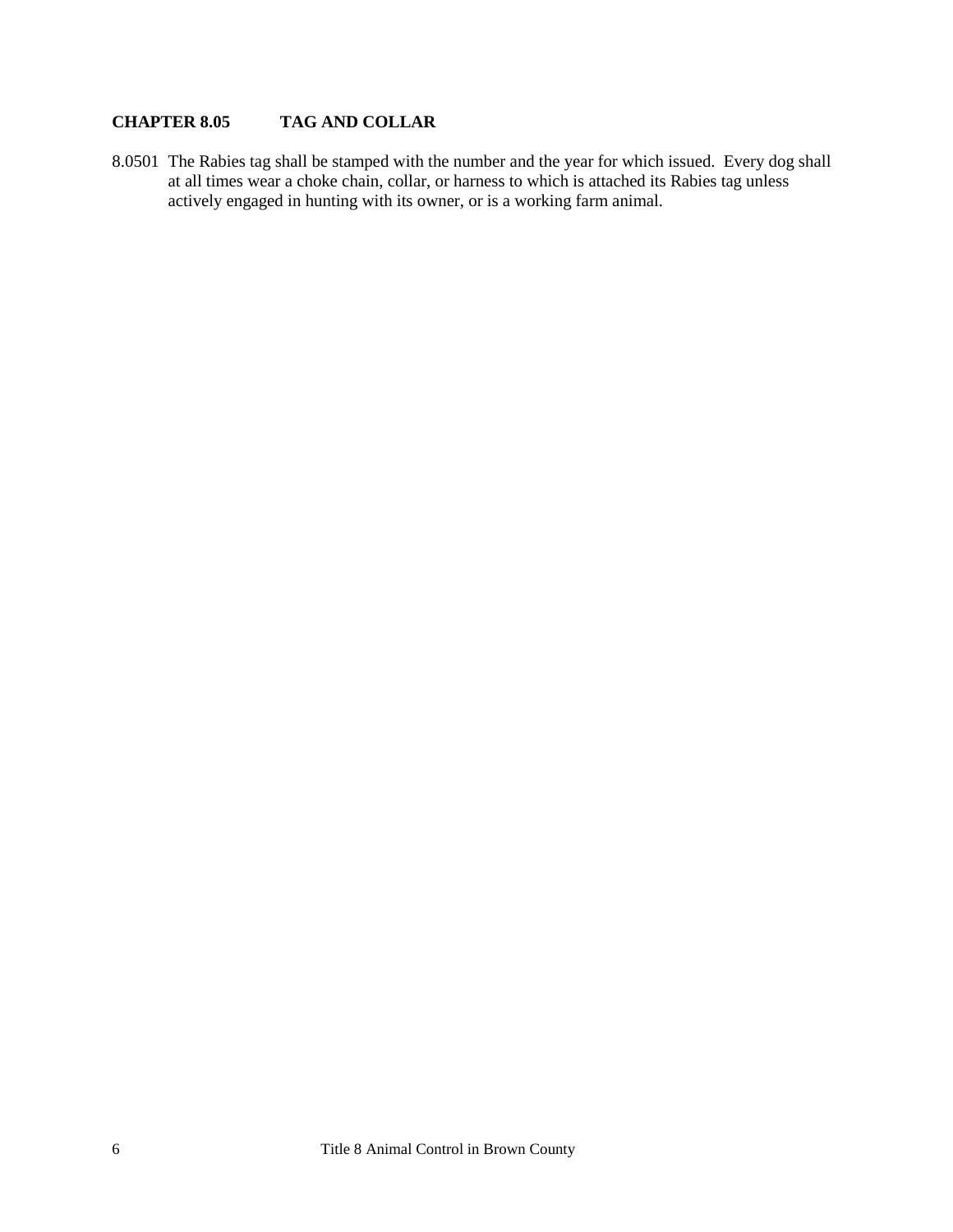### <span id="page-6-0"></span>**CHAPTER 8.06 RESTRAINT**

8.0601 The owner shall keep his dog or other domesticated animals under restraint at all times and shall not permit such dog or other domesticated animals to be at large off the premises or property of the owner unless under the control of a competent person. It shall be unlawful for any dog owner to keep or have within County limits a dog that habitually or repeatedly chases, snaps at, or attacks at livestock, poultry, pedestrians, bicyclists, vehicles or turns over garbage pails or damages gardens, flowers, vegetables, or conducts itself to be a public nuisance.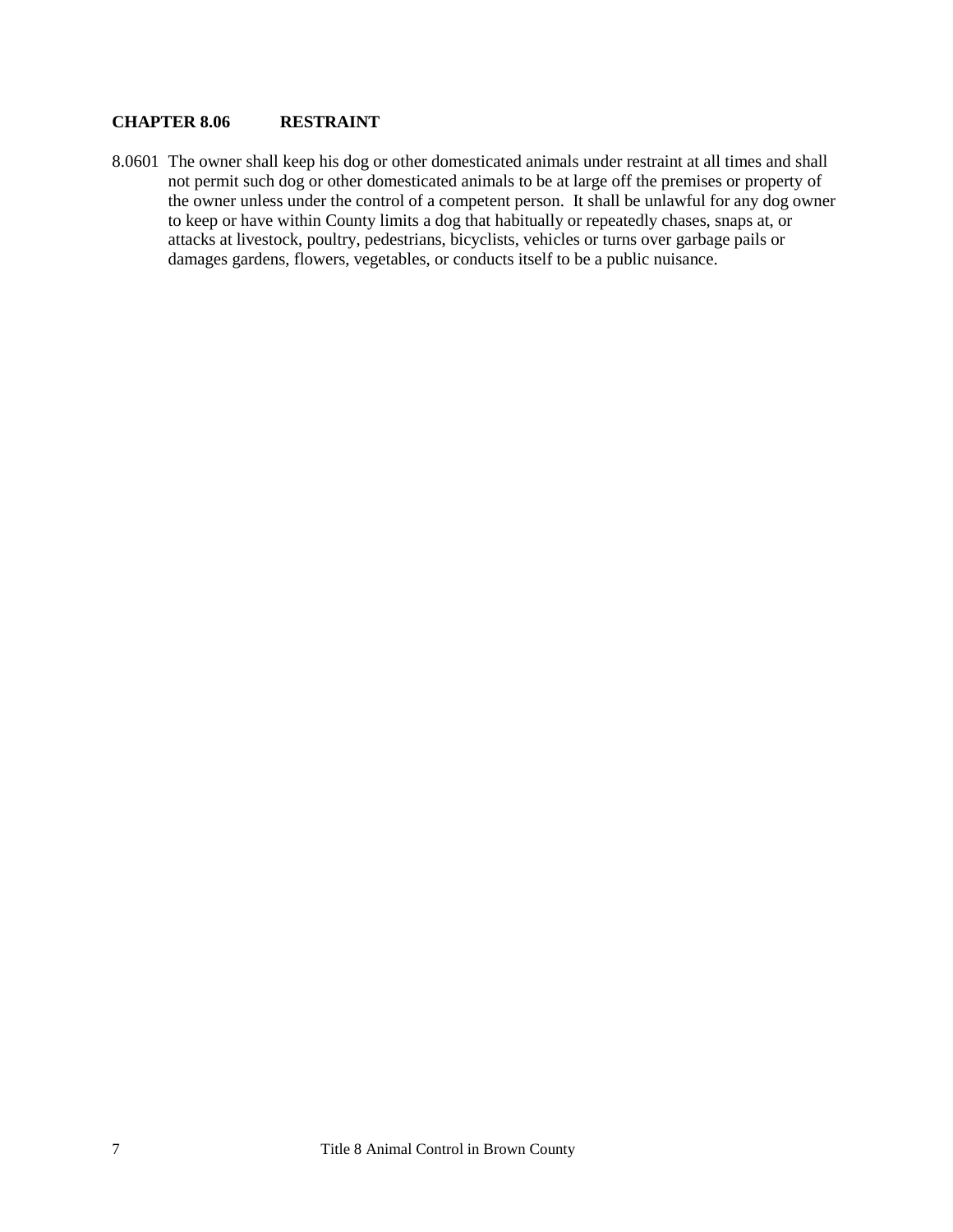### <span id="page-7-0"></span>**CHAPTER 8.07 ANIMAL SHELTER**

8.0701 The County shall provide for or maintain a suitable shelter for the impounding of dogs and other animals. Such shelter shall be so constructed that animals of different kinds and of different sizes and sexes may be segregated, and shall be maintained in a safe and sanitary condition. Such shelter may either be constructed and operated by the County, or the County may enter into a contract with a veterinarian or other suitable person for the supplying and operation of the same. All animals confined in such shelter shall be regularly fed and watered and treated in a humane manner.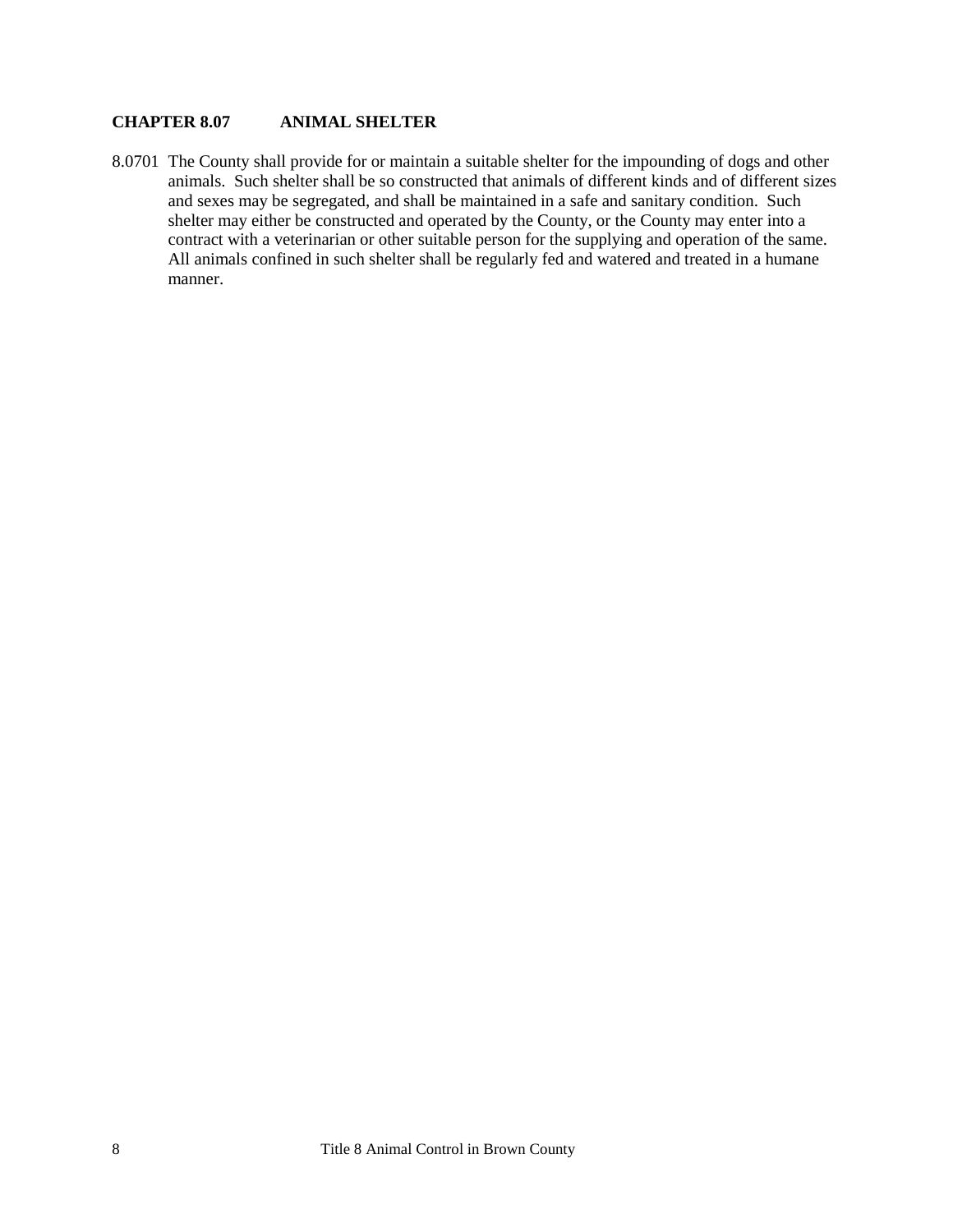#### <span id="page-8-0"></span>**CHAPTER 8.08 IMPOUNDMENT AND DISPOSITION OF ANIMALS**

8.0801 All dogs or other domesticated animals found running at large that constitute a public nuisance, shall be taken up to the animal control officer, and impounded in the animal shelter or other suitable shelter, and there confined in a humane manner for a period of not less than three days. Animals impounded and not claimed by their owners at the expiration of three days may be disposed of in a humane manner by the shelter operator, except as hereinafter provided in the cases of certain animals. When dogs or other domesticated animals are found running at large, and their ownership is known to the Animal Control Officer or owner of shelter, such dogs or other domesticated animals need not be impounded, but the Animal Control Officer may at his discretion, cite the owners of such dogs or other domesticated animals to appear in court and answer charges of violations of this ordinance or the animals may be released with a warning for the first offense and the second offense shall be cited to court. Immediately upon impounding dogs or other domesticated animals, the Animal Control Officer shall make every reasonable effort to notify the owners of such dogs or other domesticated animals so impounded and inform such owners of such dogs or other domesticated animals so they may regain possession of such animals. If a dog shall be wearing a rabies tag, the Animal Officer shall, immediately after impounding such a dog, and before destroying or disposing of it, ascertain the name of the owner from the records of the rabies tag and inform such owner of the conditions whereby he may regain possession of such dog, upon paying all costs of impoundment. If any owner has requested his dog or domesticated animal be destroyed, the same shall be humanely destroyed at the owner's expense; under no circumstances shall it be sold or given to any person or persons.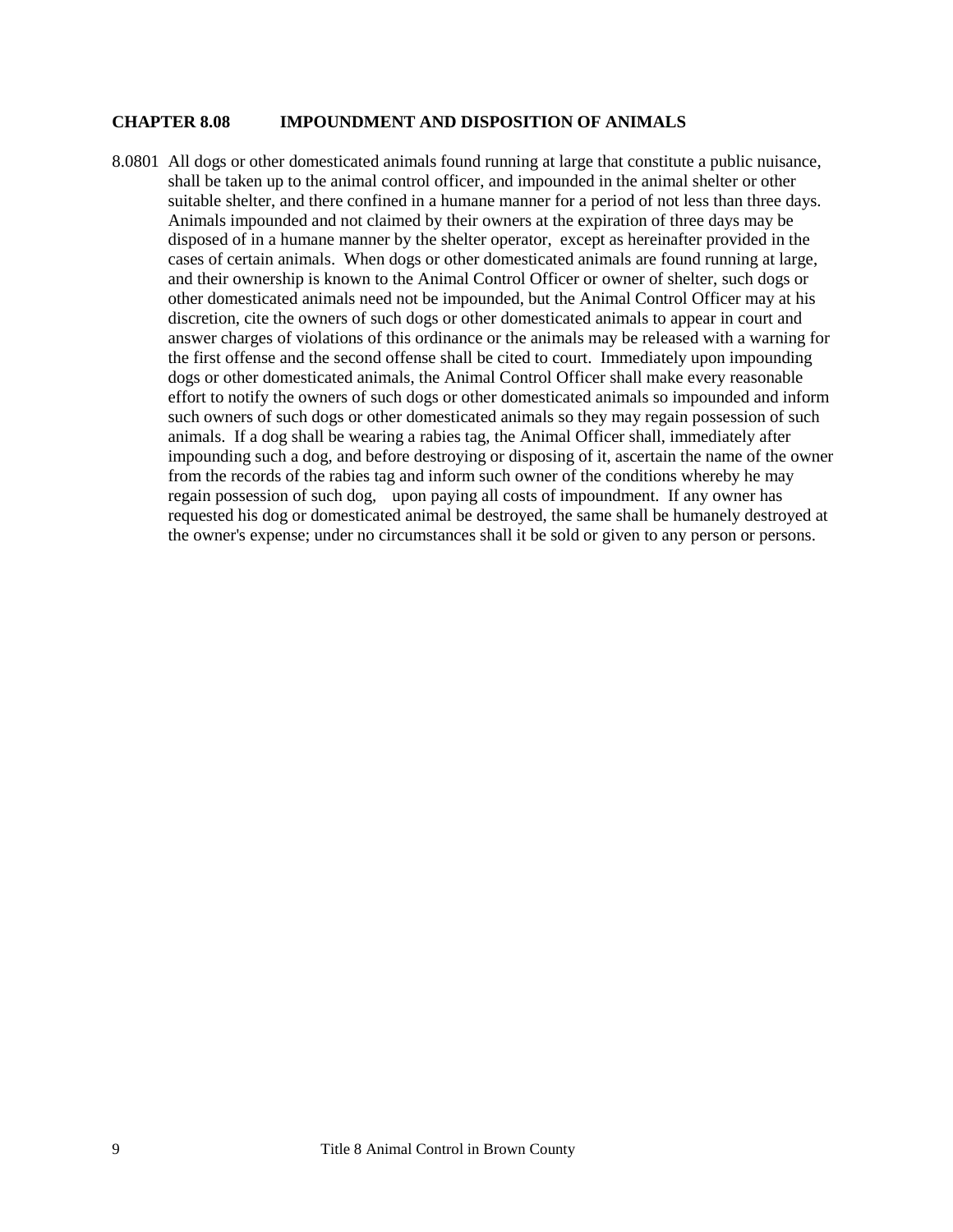### <span id="page-9-0"></span>**CHAPTER 8.09 REDEMPTION AND DESTRUCTION OF IMPOUNDED ANIMALS**

8.0901 The owners shall be entitled to regain possession of any impounded dogs or other domesticated animals, except hereinafter as provided in the case of certain dogs upon compliance with the provisions contained in this Ordinance and the payment of the fees and charges provided for in this Ordinance. Any animal impounded under the provisions of this Ordinance and not reclaimed by its owner within three days may be humanely destroyed in a manner prescribed by the owner of the shelter or placed in the custody of some person deemed to be a responsible and suitable person to be the owner of such animal. After fees are obtained, the shelter may destroy any sick or injured animal which has been impounded without holding it for three days if its condition is such and makes its earlier destruction necessary or desirable. All animals destroyed shall be destroyed by a humane procedure but not by shooting.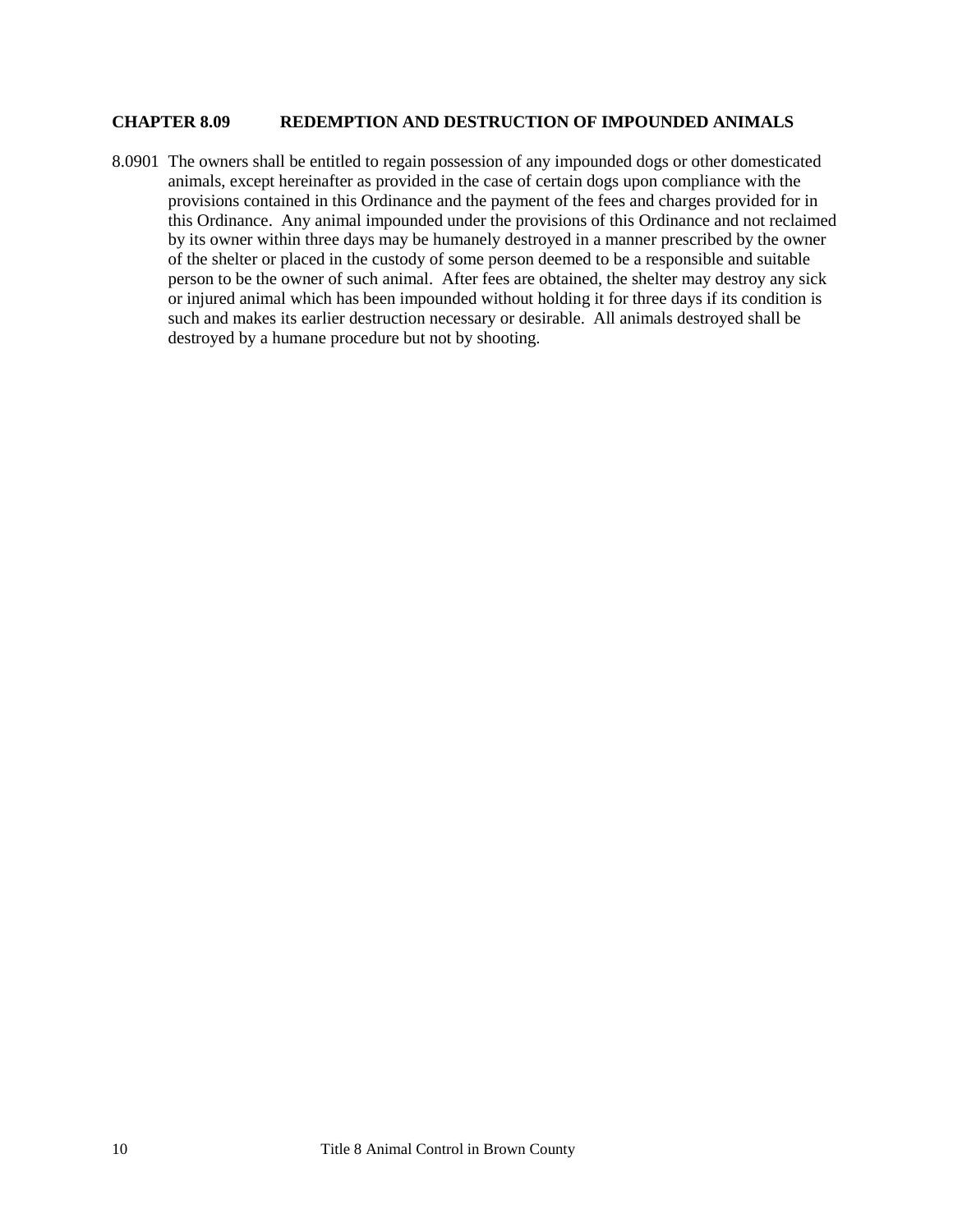### <span id="page-10-0"></span>**CHAPTER 8.10 IMPOUNDMENT FEES**

- 8.1001 Any dog or other domesticated animal impounded herein may be reclaimed as herein provided upon payment by the owner of the costs of impoundment fees to the shelter for each dog or other domesticated animal impounded plus any costs for veterinarian services rendered and cost of board.
- 8.1002 Impoundment fees shall be kept by the Shelter and no charge shall be made to the County. A record is to be kept of these fees and is to be furnished to the Brown County Sheriff's Office. No dog will be released unless it has a current rabies vaccine record.
- 8.1003 No person shall avoid payment of impoundment fees, veterinarian services, or rabies observation costs, by stopping payment on any check.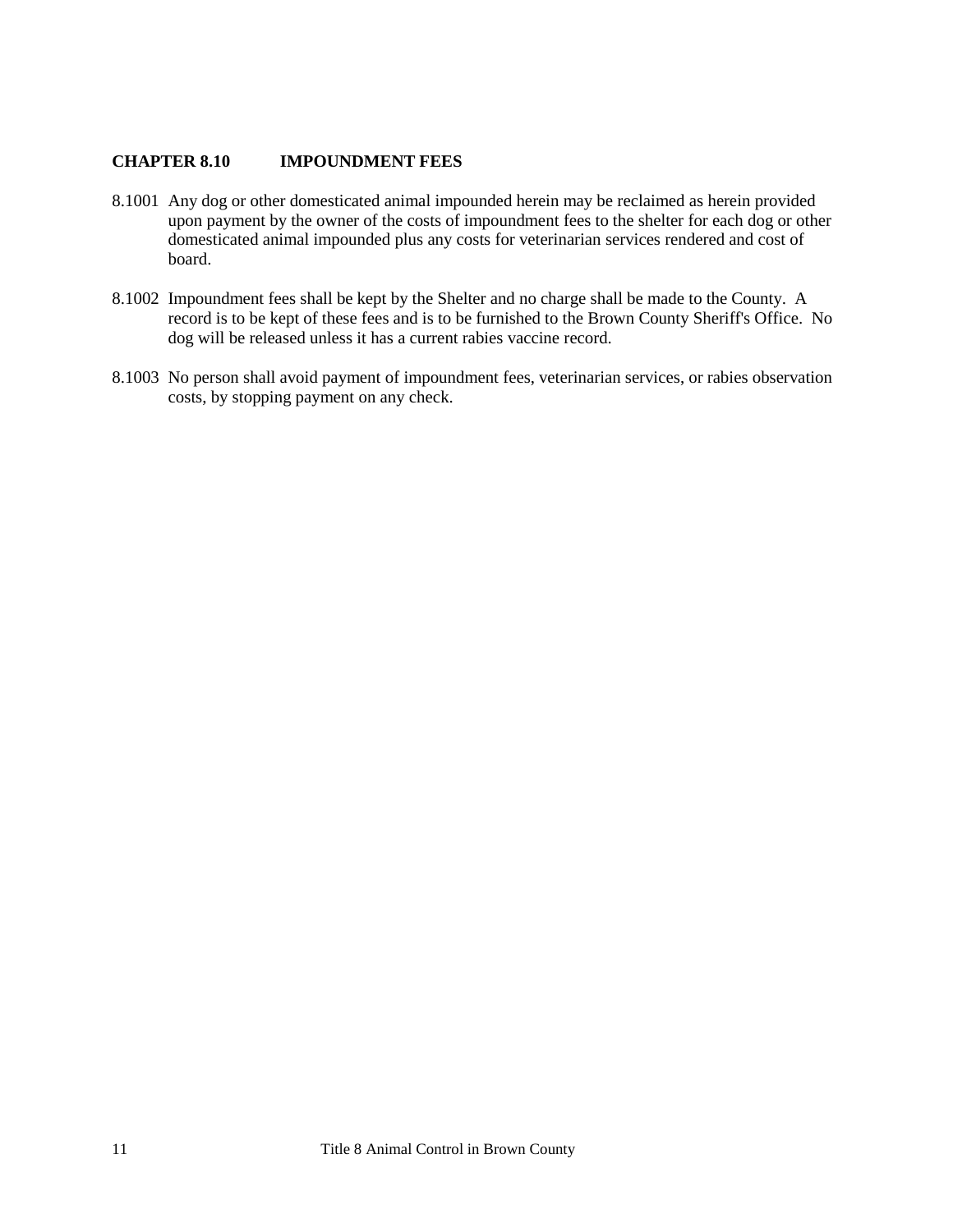### <span id="page-11-0"></span>**CHAPTER 8.11 RABIES CONTROL**

- 8.1101 Every animal which bites a person shall be promptly reported to the Animal Control Officer, and shall thereupon be securely quarantined at the direction of the Animal Control Officer for a period of not less that ten days, and shall not be released from such quarantine except by written permission of the Animal Control Officer. Such quarantine may be at the shelter designated at the County Animal Shelter, or at the owner's operation, in a veterinary hospital of his choice, located in Brown County, either place at the expense of the owner. In the case of stray animals, or in the case of animals whose ownership is not known, such quarantine shall be at the shelter designated as the County Animal Shelter.
- 8.1102 The owner upon demand made by the Animal Control Officer shall forthwith place in the custody of a licensed veterinarian any animal which has bitten a human, or which is suspected as having been exposed to rabies, for supervised quarantine which expense shall be borne by the owner, and may be reclaimed by the owner if adjudged free of rabies and upon compliance of provisions set forth in this ordinance.
- 8.1103 When an animal under quarantine has been diagnosed as being rabid, or suspected by a licensed veterinarian as being rabid, and dies while under such observations, the Animal Control Officer shall immediately send or cause to be sent the head of such animal to a competent laboratory for pathological examination, and shall notify the proper public health officers of reports of human contacts and the diagnosis made of the suspected animal.
- 8.1104 When one or both reports give a positive diagnosis of rabies, the Animal Control Officer may recommend an area quarantine for a period of thirty (30) days, and upon the invocation of such quarantine, no animal shall be taken into such area or permitted to be in that area, during such period of quarantine unless so advised by the State Health Department.
- 8.1105 Every unvaccinated animal bitten by an animal showing positive symptoms of rabies shall be forthwith destroyed or shall, at the owner's option and expense, be held under not less than six (6) months.
- 8.1106 In the event there are additional positive cases of rabies occurring during the period of the quarantine, such period of quarantine may be extended for an additional six (6) months.
- 8.1107 No person shall kill, or cause to be killed, any rabid animal, any animal suspected or having been exposed to rabies, or any animal biting a human, except as herein provided, nor remove same from the County Limits without written permission from the Animal Control Officer. The carcass of any dead animal exposed to rabies shall, upon demand, be surrendered to the Animal Control Officer. The Animal Control Officer shall direct the disposition of any animal found to be infected with rabies. No person shall fail or refuse to surrender any animal for quarantine or destruction as required herein when demand is made therefore by the Animal Control Officer.
- 8.1108 Every other having knowledge that his animal has bitten or is suspected of biting a human being, shall forthwith report the same to the Animal Control Officer for disposition of said animal, under the provisions of this Ordinance.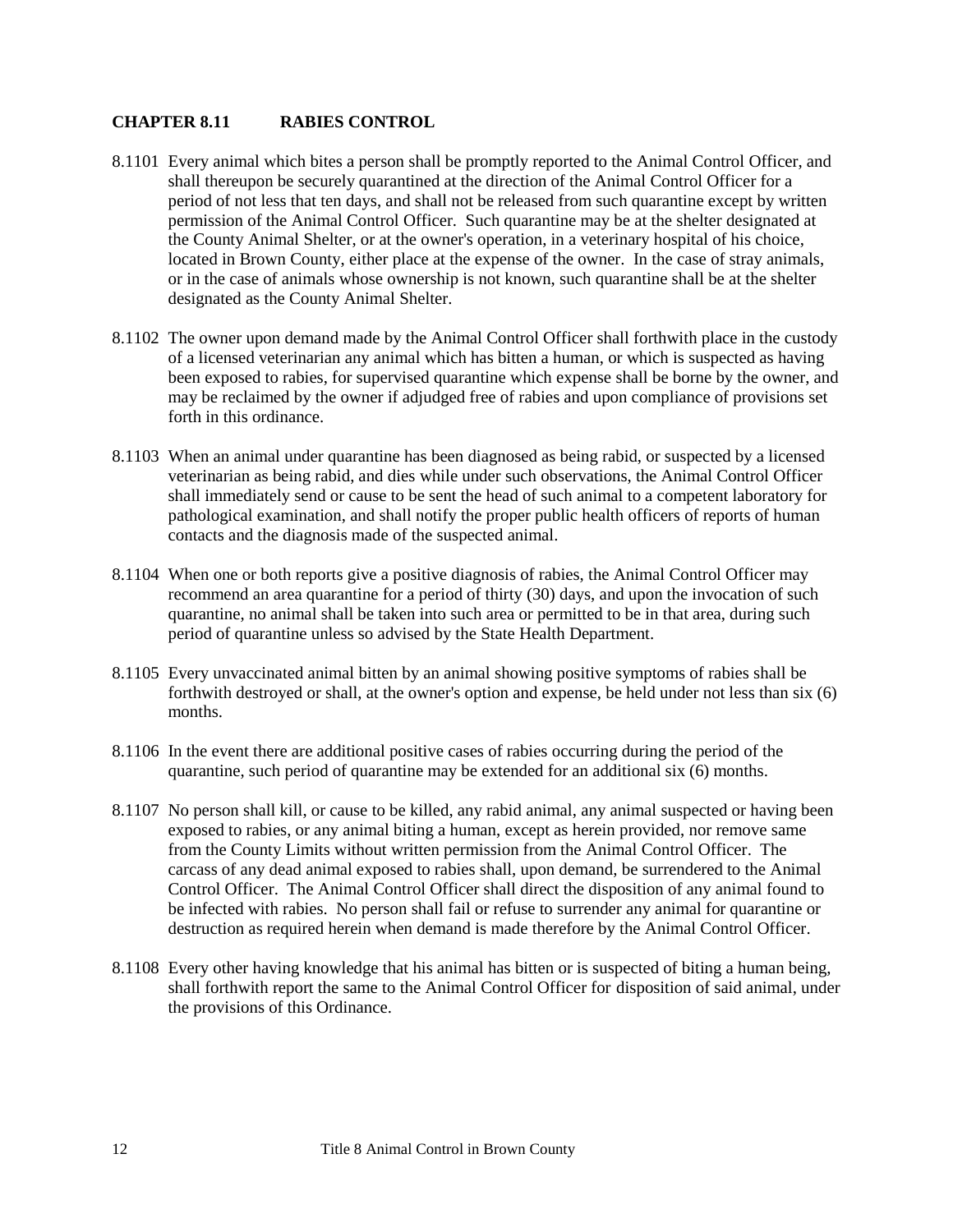## <span id="page-12-0"></span>**CHAPTER 8.12 REPORT OF BITE CASES**

8.1201 Report of Bite Cases. It shall be the duty of every physician, or other practitioner, to report to the Animal Control Officer, the names and addresses of persons treated for bites inflicted by animals, together with such other information as will be helpful in rabies control.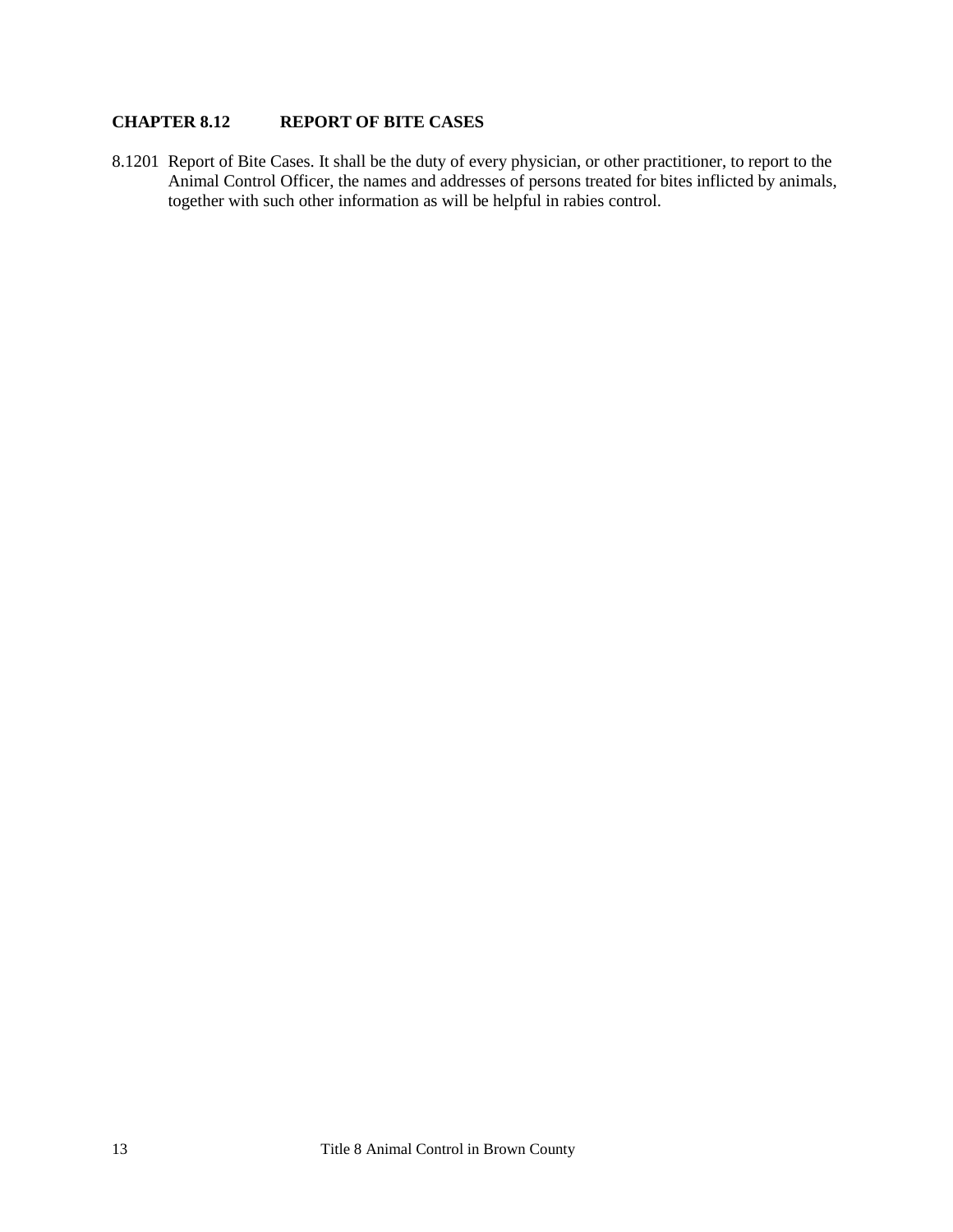## <span id="page-13-0"></span>**CHAPTER 8.13 RESPONSIBILITIES OF VETERINARIANS**

8.1301 It shall be the duty of every licensed veterinarian to report to the Animal Control Officer his diagnosis of any animal observed by him as a rabies suspect. All quarantined animals must be reported to the Animal Control Officer.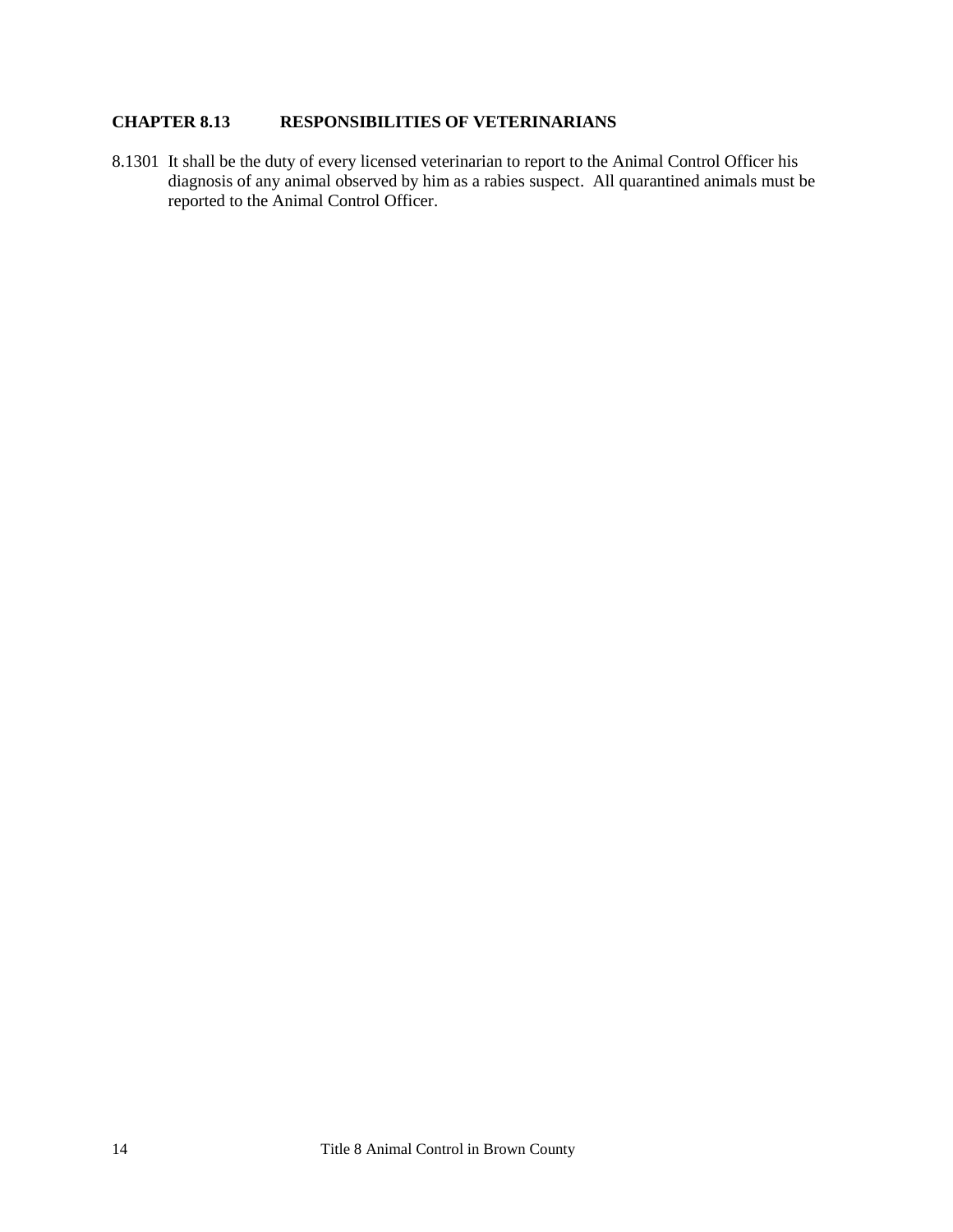## <span id="page-14-0"></span>**CHAPTER 8.14 EXEMPTIONS**

8.1401 Hospitals, clinics, and other premises operated by licensed veterinarians for the care and treatment of animals are exempt from the provisions of this Ordinance, except where such duties are expressly stated. The licensing and vaccination requirements of this ordinance shall not apply to any animal belonging to a non-resident of the County and kept within the County for not longer than thirty (30) days, provided all such dogs shall at all times while in the County, be kept within a building enclosure or vehicle, or be under restraint by owner.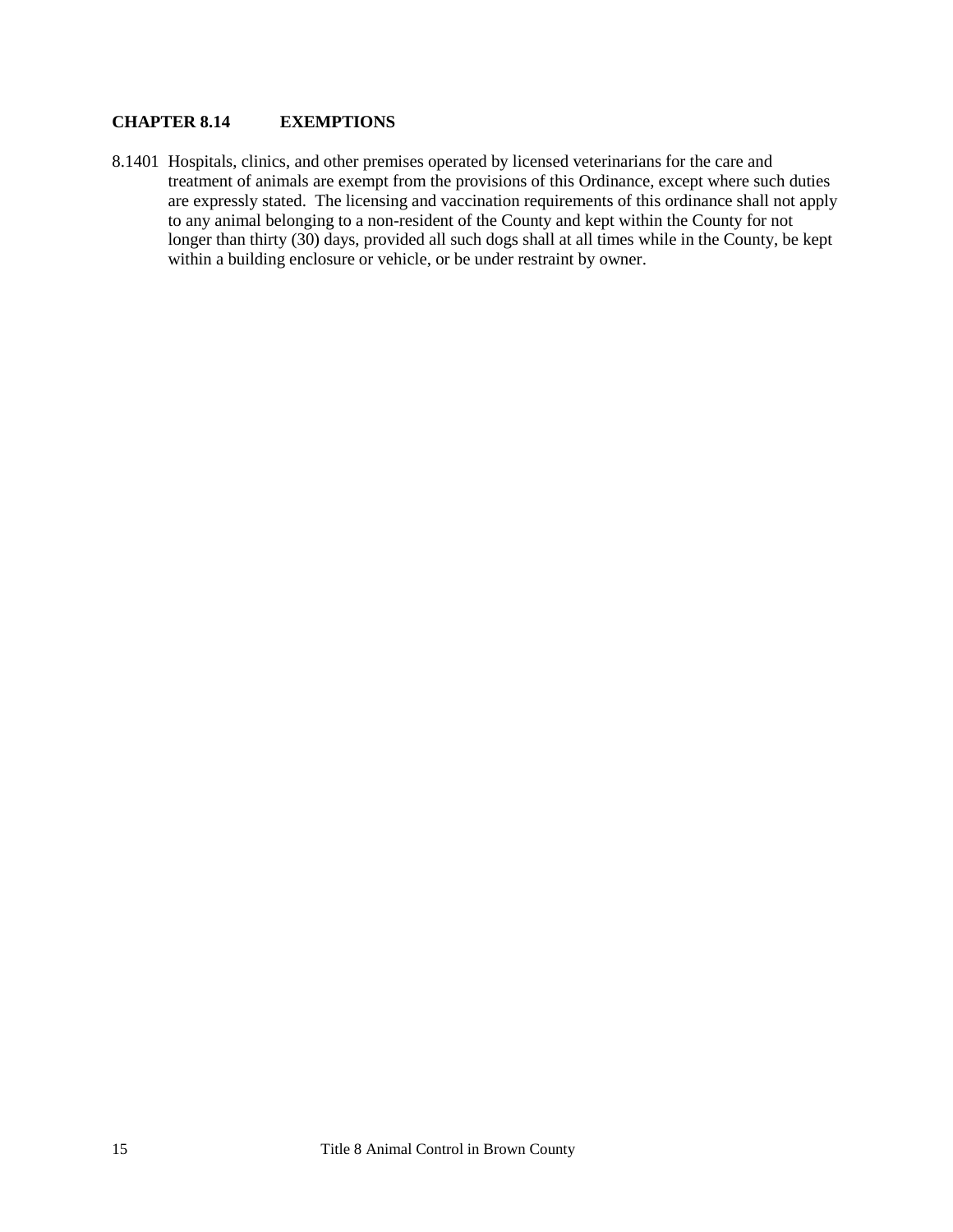### <span id="page-15-0"></span>**CHAPTER 8.15 INVESTIGATION**

- 8.1501 For the purpose of discharging the duties imposed by this Ordinance and to enforce its provisions, the Animal Control Officer, or any Deputy Sheriff is empowered to enter upon any premises upon which a dog is kept or harbored and to demand the exhibition by the owner of such dog, or the tags of such dog. It is further provided that the Animal Control Officer may enter the premises where any animal is kept in a reportedly cruel or inhumane manner and demand to examine such animal and to take possession of such animal, when in his opinion, it requires humane treatment.
- 8.1502 The Animal Control Officer or any member of the Brown County Sheriff's Office is hereby authorized and empowered to follow and enter upon any enclosure or lot within the limits of the County in quest of any animal suspected of being affected by rabies, or to apprehend any dog which he has observed to be running at large.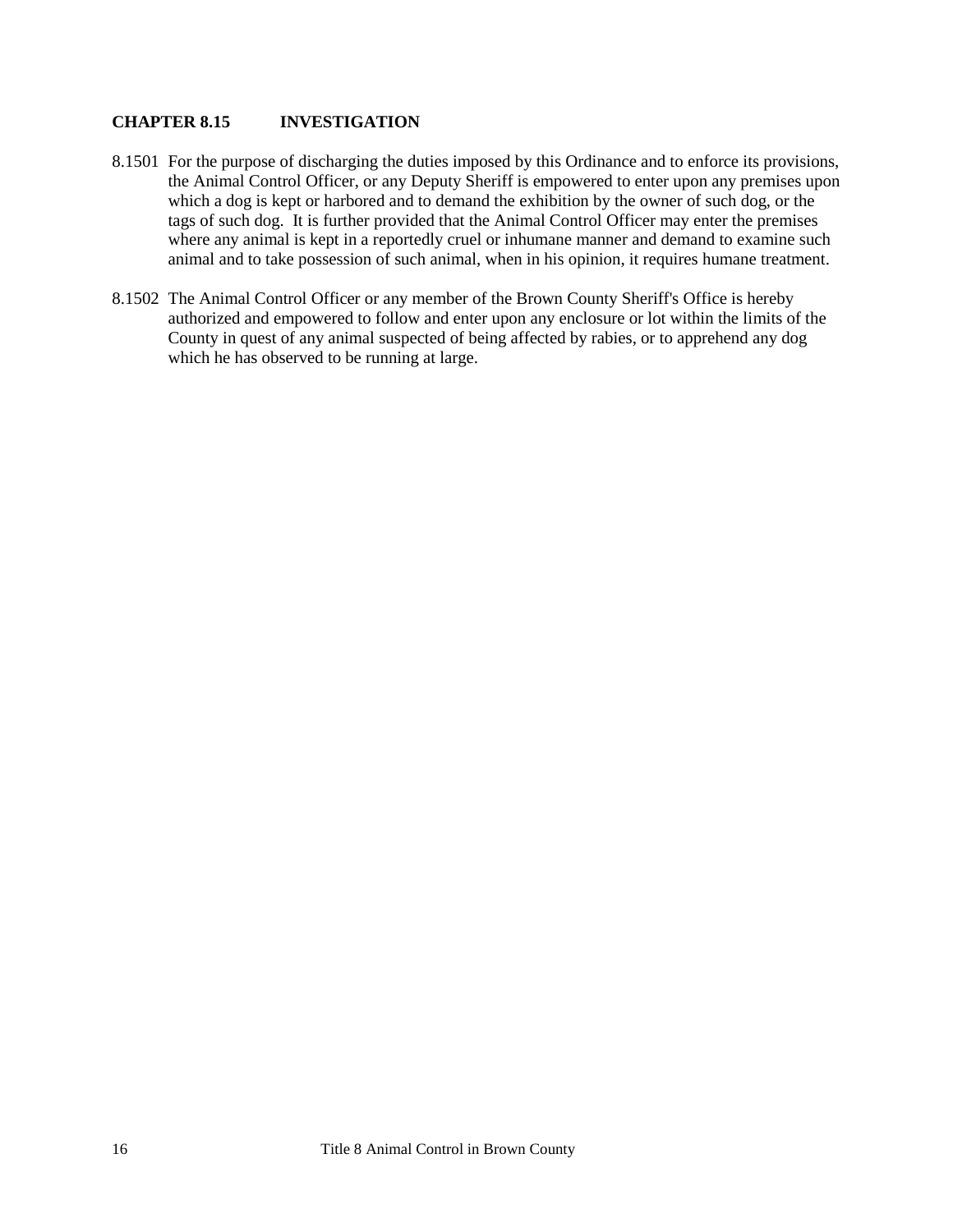## <span id="page-16-0"></span>**CHAPTER 8.16 INTERFERENCE**

8.1601 No person shall interfere with, hinder, or molest any official in the performance of any duty of his office, or seek to release any animal in the custody of the Animal Control Officer except as herein provided.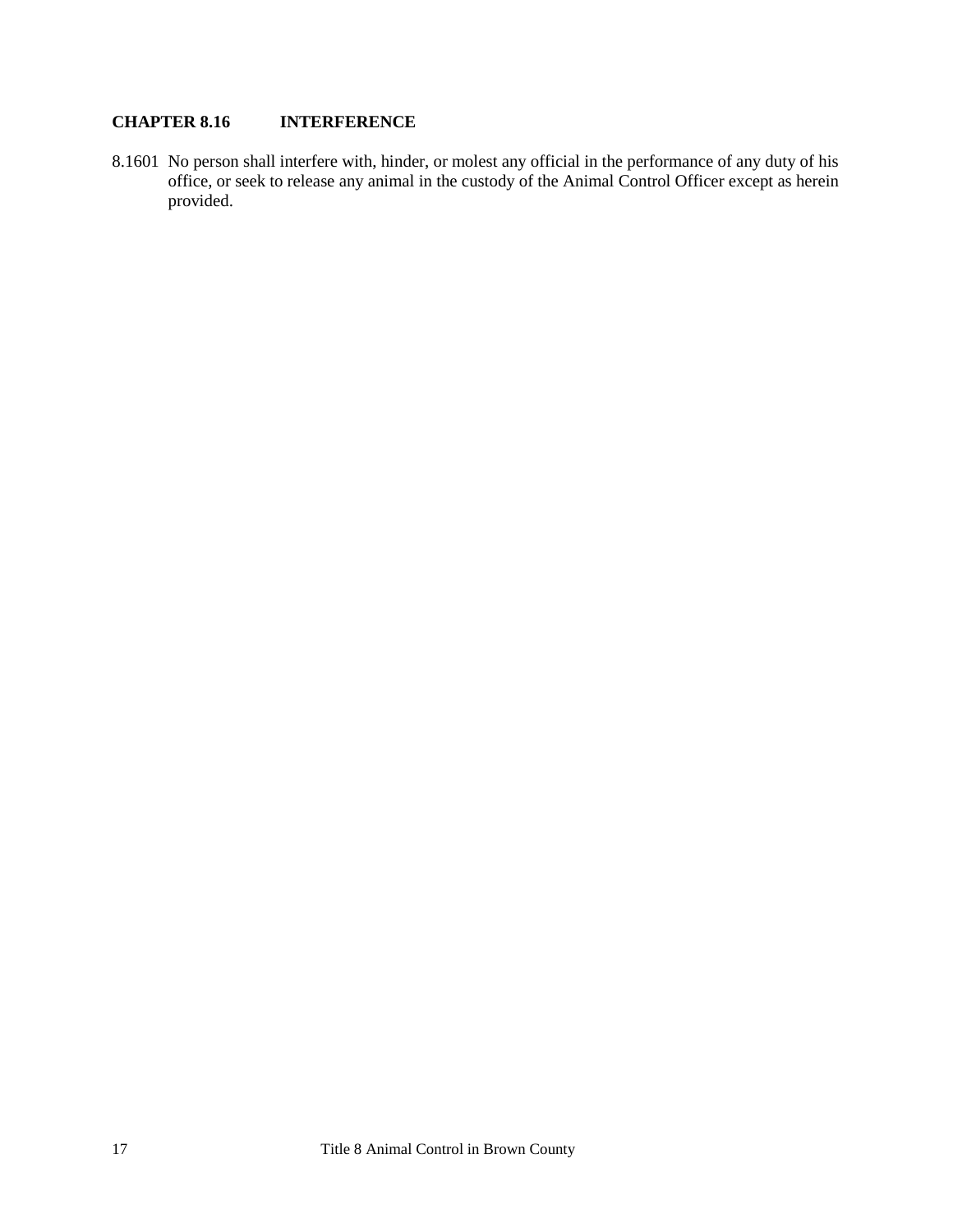#### <span id="page-17-0"></span>**CHAPTER 8.17 RECORDS**

8.1701 It shall be the duty of the Animal Control Officer to keep, or cause to be kept, accurate and detailed records of the impoundment, and disposition of all animals coming into his custody. It shall be the duty of the Animal Control Office to keep, or cause to be kept, accurate and detailed records of all bite cases reported to him and his investigation of same. It shall be the duty of the Animal Shelter to keep, or cause to be kept, accurate and detailed records of all dogs/cats impounded and destroyed or released, which records shall be open to inspection at reasonable times by such persons responsible for similar records of Brown County, South Dakota, and shall be audited annually in the same manner as other County records are audited.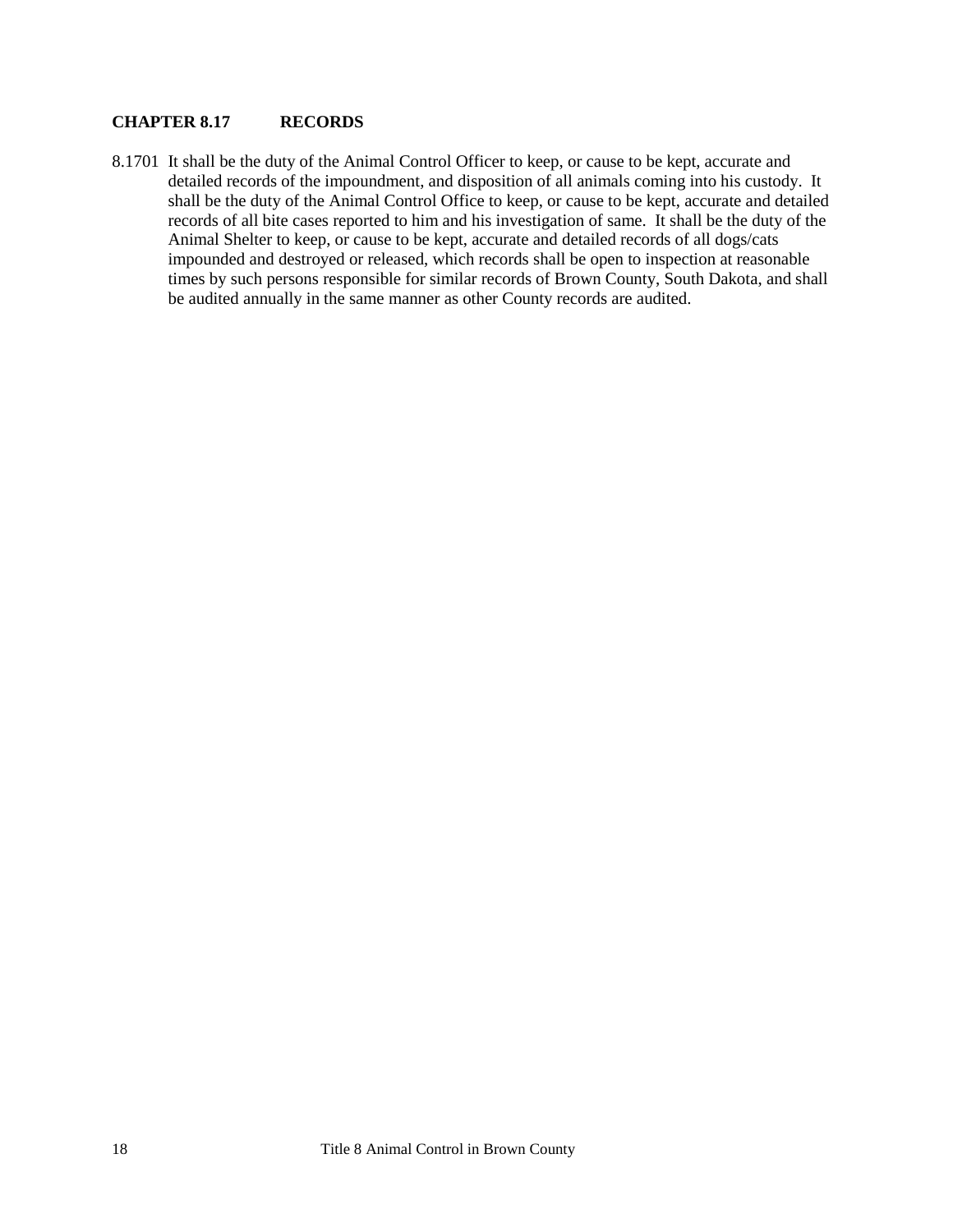## <span id="page-18-0"></span>**CHAPTER 8.18 TEASING AND MOLESTING**

8.1801 It shall be unlawful for any person to tease, molest, bait, or in any way bother any dog not belonging to him or not legally under his control.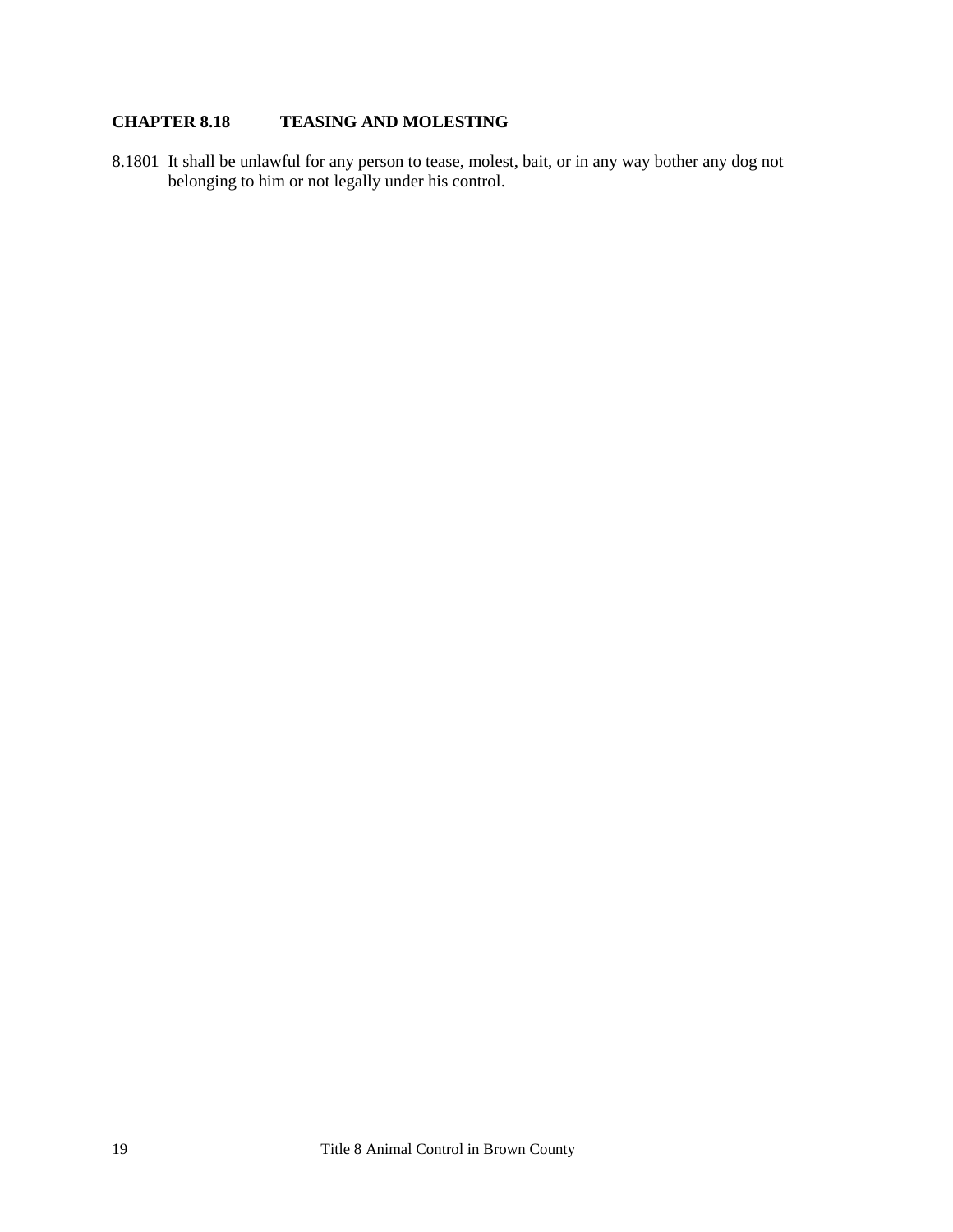## <span id="page-19-0"></span>**CHAPTER 8.19 TRANQUILIZERS**

8.1901 The Animal Control Officer, or his duly appointed employees or any member of the Brown County Sheriff's Office is hereby authorized to use, operate, and possess such services that are designed to propel projectiles for the purpose of subcutaneous injections of tranquilizers, depressants, or other drugs into animals.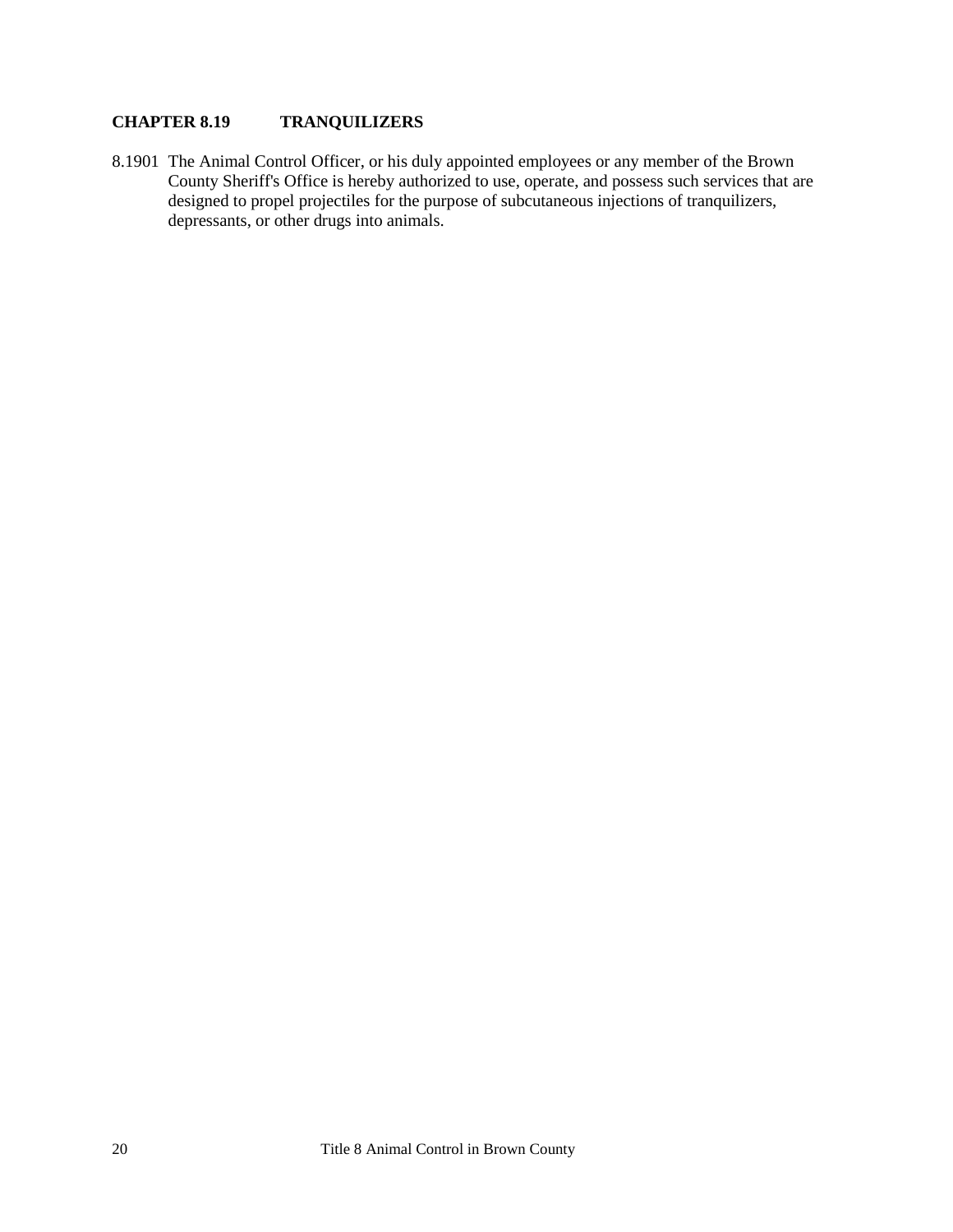### <span id="page-20-0"></span>**CHAPTER 8.20 ABANDONMENT OF ANIMALS AND ALLOWING ANIMALS TO ROAM FREELY**

8.2001 It shall be unlawful for any person to abandon any dog or other domesticated animal, or intentionally or through gross negligence allow such animals to freely roam upon a public right of way or upon the property of another. Violation of this ordinance shall also be deemed a public nuisance. (Ordinance 093 amendment).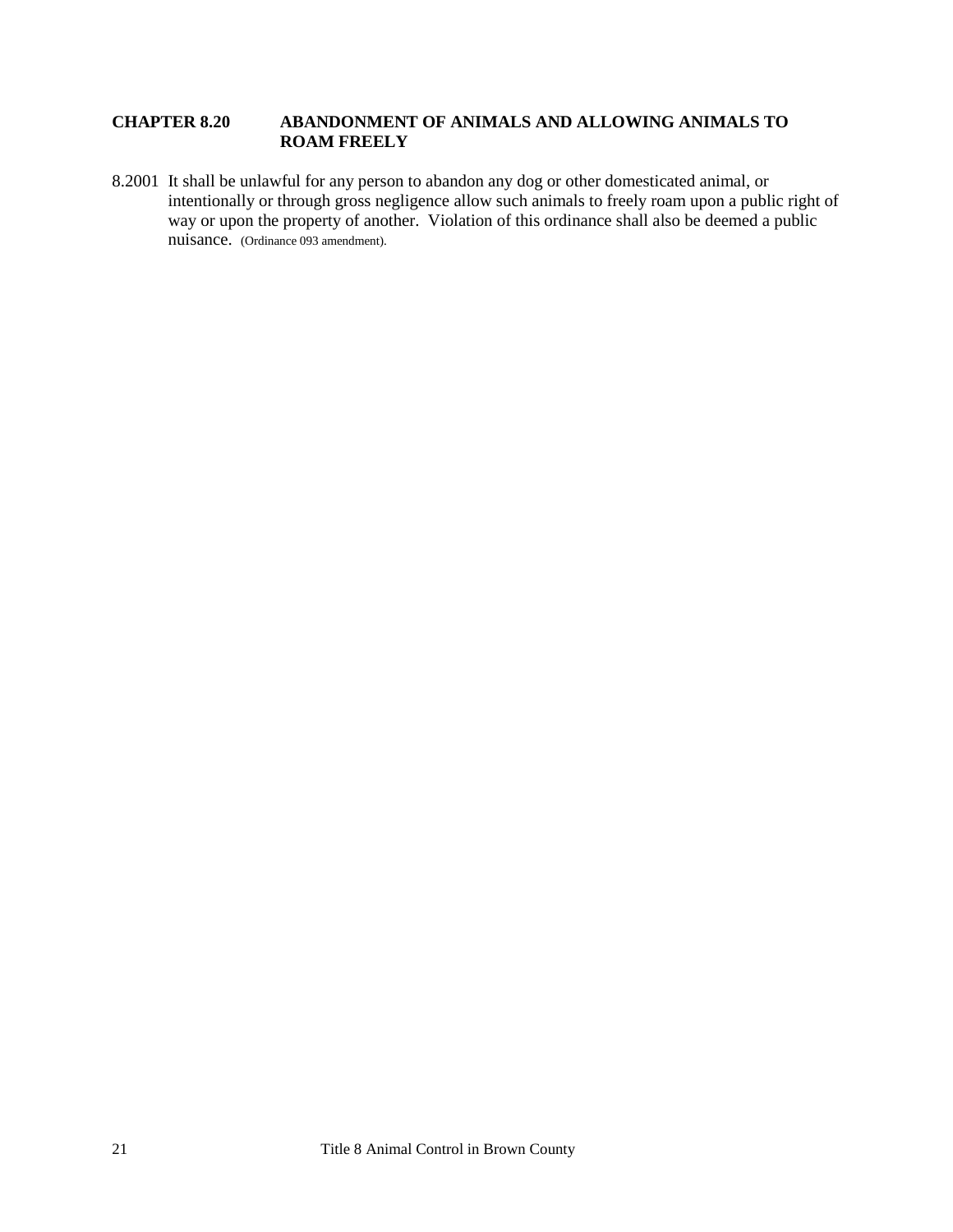## <span id="page-21-0"></span>**CHAPTER 8.21 PUBLIC NUISANCE**

8.2101 If any person owning or keeping more than five (5) dogs and failing to keep such dogs within the confines of his own property such failure should amount to a public nuisance and be subject to the provisions of SDCL 21-10-5 et.seq.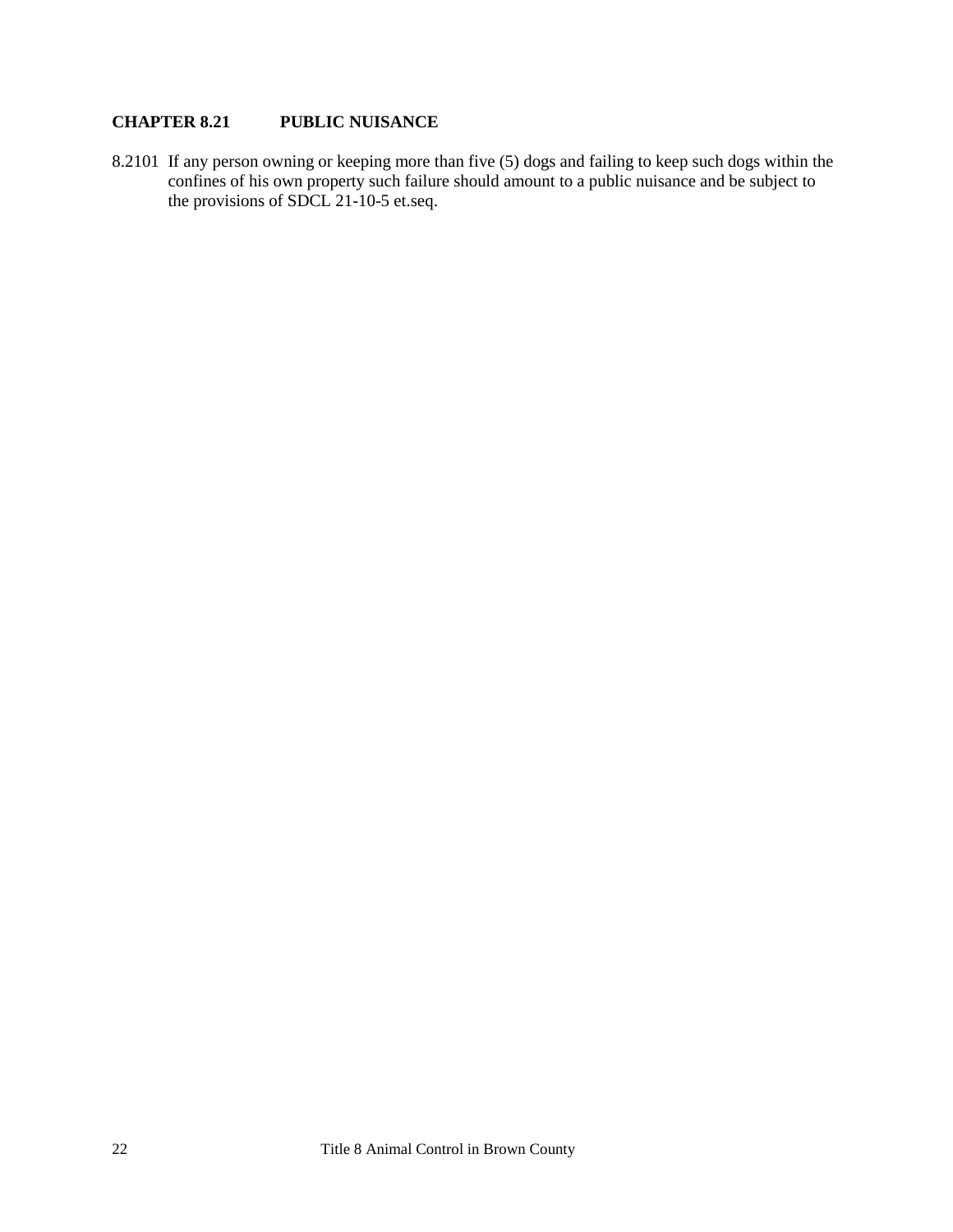## <span id="page-22-0"></span>**CHAPTER 8.22 DOGS IN PACKS**

8.2201 Any officer authorized under this Ordinance to enforce the terms thereof, or any Peace Officer, as defined by 23A-45-9.7 or Conservation Officer, as defined by SDCL 41-2-11, shall have authority to dispatch or destroy dogs in packs which are actively chasing, barking, harassing or attacking any livestock, poultry, big game animal, small game animal, or game birds, if in his opinion all other means of controlling or subduing such pack would fail. Three (3) or more dogs shall constitute a pack.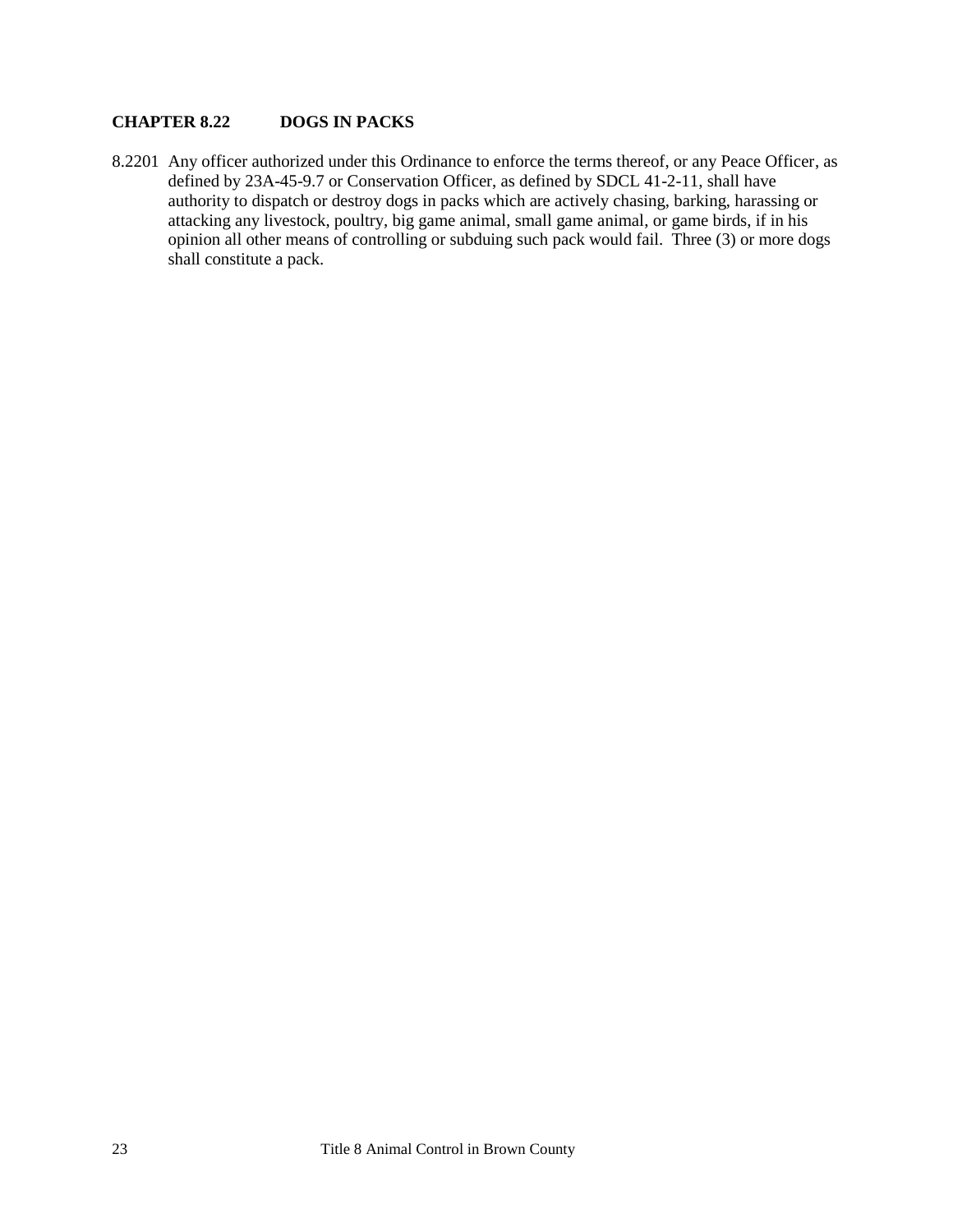#### <span id="page-23-0"></span>**CHAPTER 8.23 VICIOUS ANIMALS**

8.2301 An animal is declared to be vicious within the meaning of this Ordinance when a propensity to attack or bite human beings or other animals shall exist and is known or thought reasonable to be known to the owner. No vicious animal shall be allowed off the premises of its owner unless muzzled and on a leach, in charge of the owner or a member of the owner's immediate family over sixteen (16) year of age.

Any vicious animal, which is found off the premises of its owner other than provided herein, shall be seized by any animal control officer or law enforcement officer and impounded. **PROVIDED**: if the animal cannot be captured, it may be destroyed; **PROVIDED FURTHER**: if the animal has been seen running at large, or bites a person and it can be witnessed, the animal control officer or law enforcement officer may order the owner to deliver the animal to a county animal control shelter within twenty-four (24) hours and the owner ordered to appear in Court to show cause why this animal should not be destroyed; **PROVIDED FURTHER**: the owner of the animal shall be ordered to pay all accompanying costs associated with the animals destruction, should such action be ordered.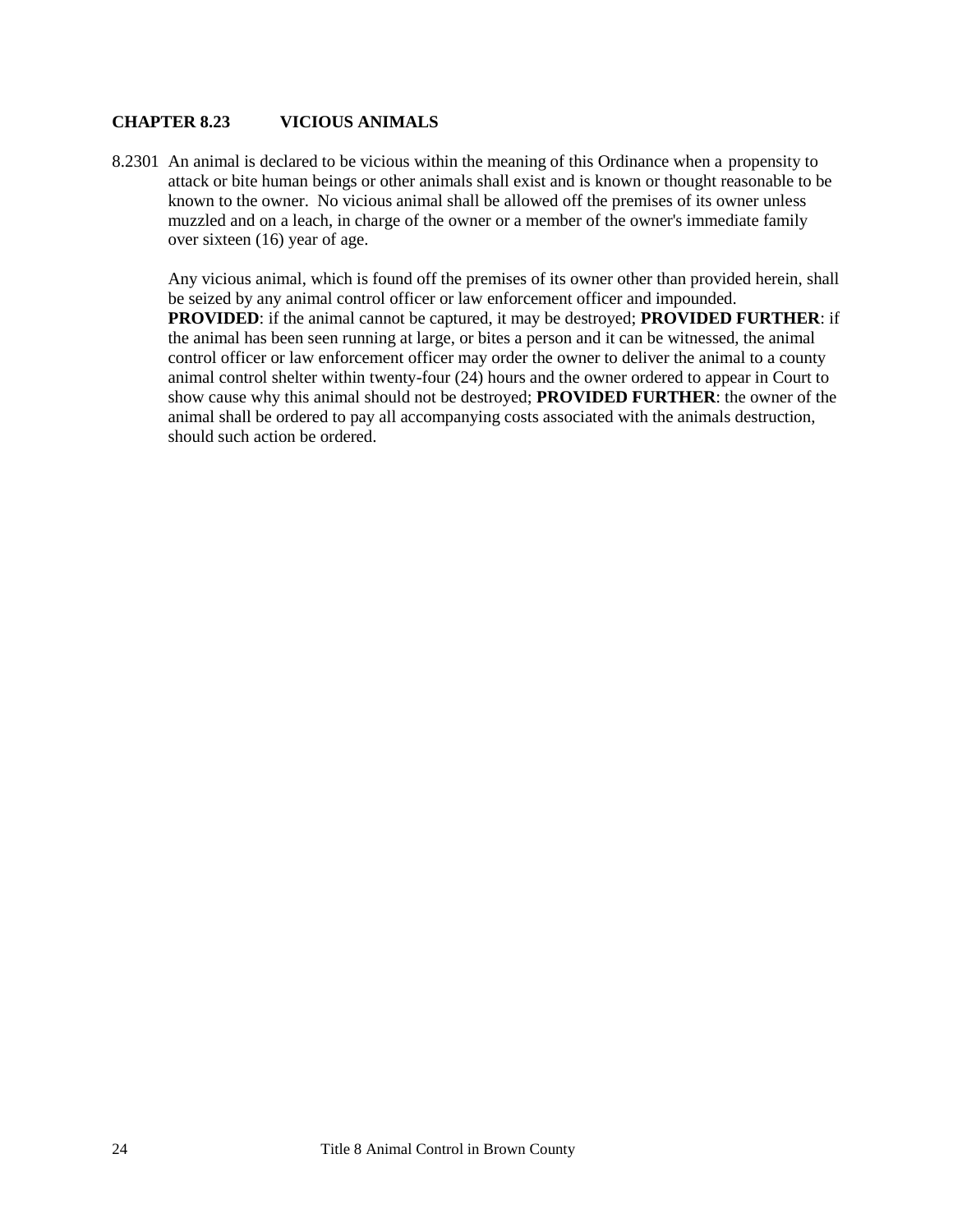### <span id="page-24-0"></span>**CHAPTER 8.24 COUNTY ANIMAL CONTROL OFFICER**

- 8.2401 There may be a person designated by the County Commissioners as County Animal Control Officer whose duties and jurisdiction are herein described:
	- 1. The County Animal Control Officer will have as his geographic jurisdiction an area extending beyond the City limits of Aberdeen, said area to specifically include the balance of Brown County. The balance of Brown County, with the exception of any area within an incorporated municipality where a city ordinance is in effect, shall be under the jurisdiction of the Brown County Sheriff.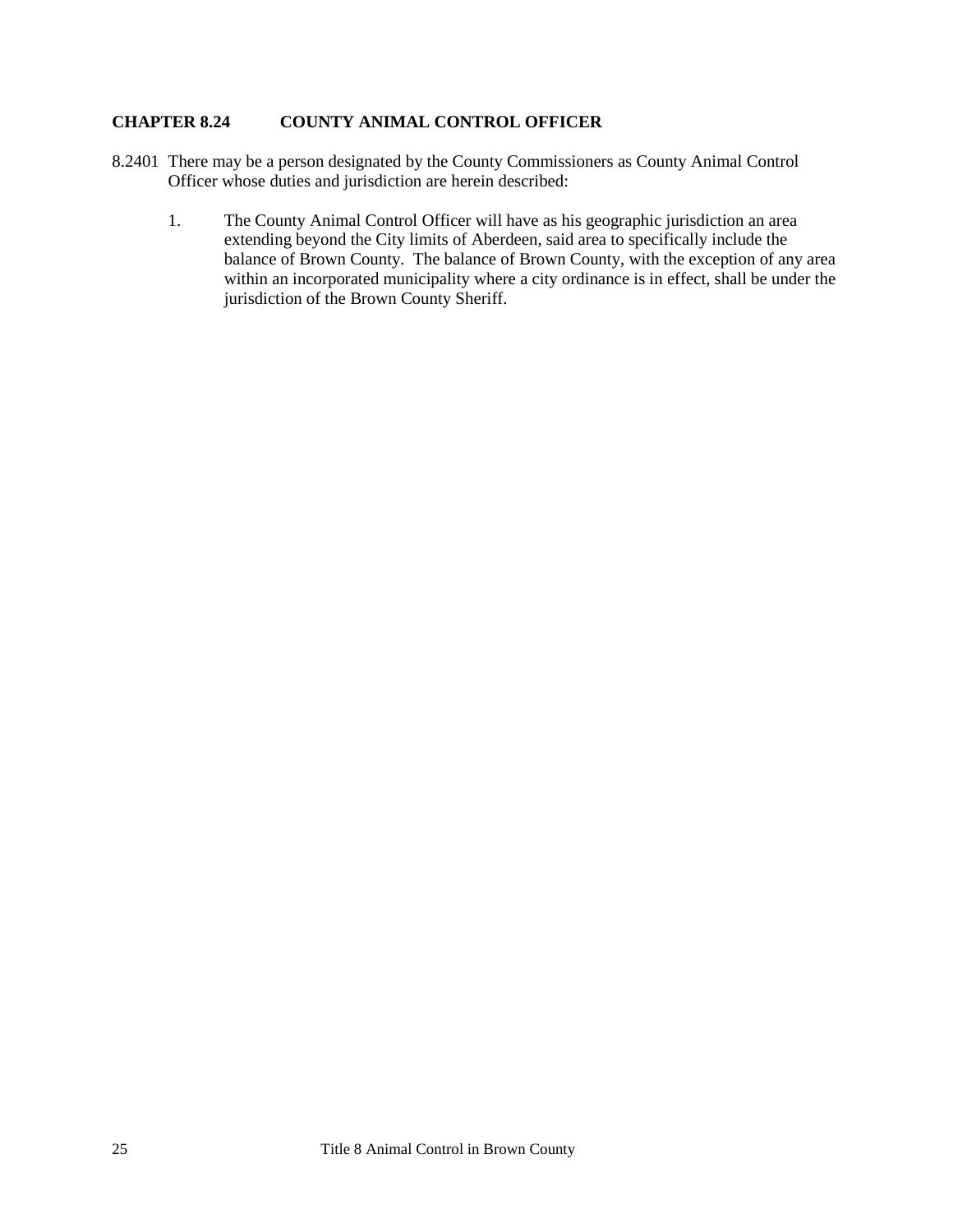## <span id="page-25-0"></span>**CHAPTER 8.25 GEOGRAPHIC JURISDICTION**

8.2501 This ordinance providing for the control of dogs shall apply to all of Brown County, State of South Dakota, except for those areas incorporated within any municipality where a city ordinance exists.